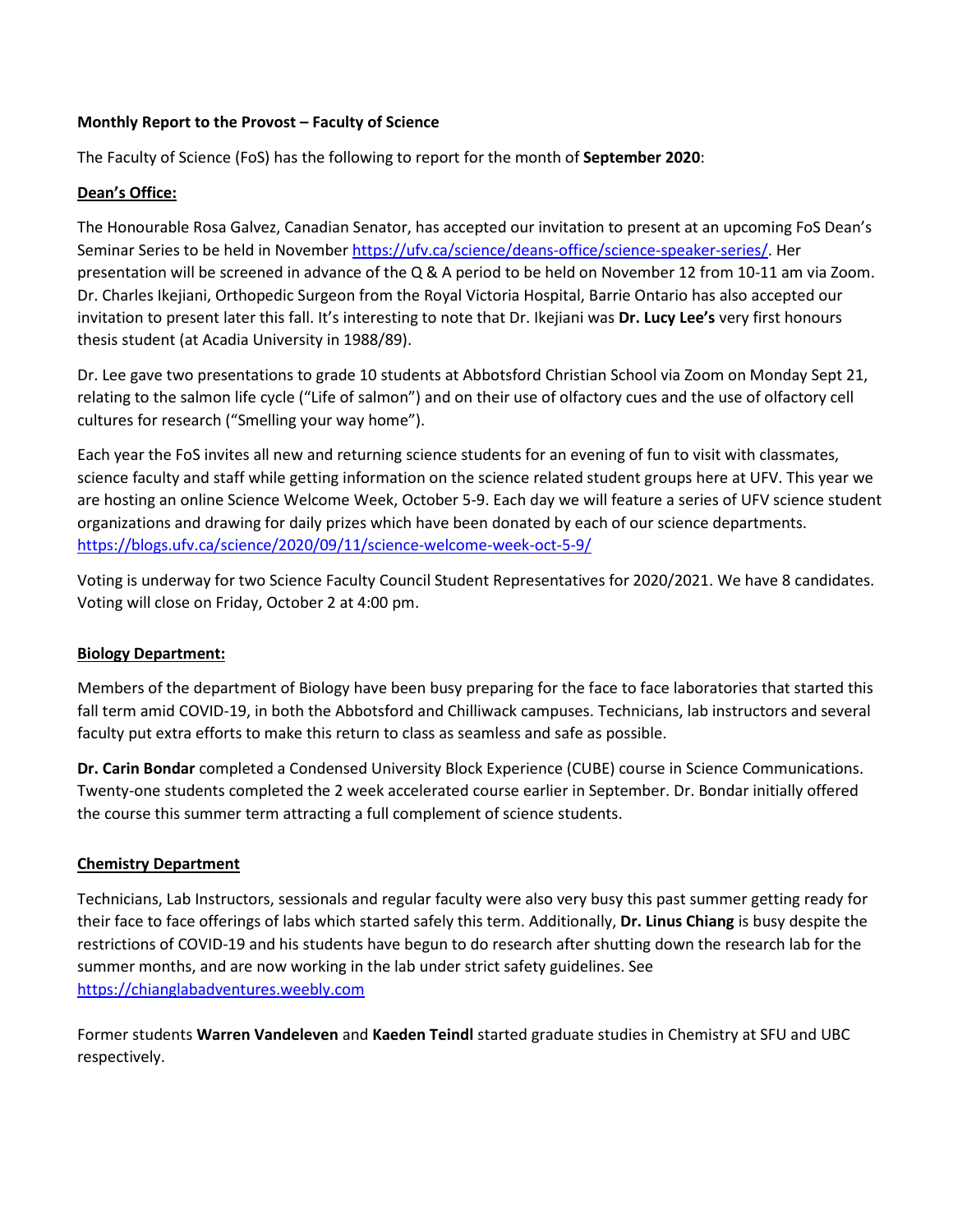#### **Mathematics & Statistics Department**

**Keara Parsons** is our new Let's Talk Science (LTS) coordinator this year. LTS is a nationally coordinated and funded program that brings together undergraduate student volunteers and K-12 students in our communities to share their interests in STEM. **Dr. Gregg Schlitt** is our Let's Talk Science Site Supervisor and along with Keara, are coordinating the recruiting of volunteers for LTS this year.

### **School of Land Use and Environmental Change (SLUEC)**

SLUEC students, **Donovan Toews** and **Michelle LeFebvre**, were recently featured in Skookum on the work they are doing with Stave Falls Elementary. The article, ['Planting Seeds'](https://ufv.us10.list-manage.com/track/click?u=74ba91cae709ef0e1a9ac971e&id=86b13dc730&e=0d265f7e31) is available online.

CityStudio Abbotsford has now relocated to the Centennial Building in the heart of historical Abbotsford. While the new space is awaiting the time when it's safe to welcome the students, the work of CityStudio continues with projects this fall. **Dr. Afia Raja's** Geography class is working closely with the City in the field of Data Analysis and **Dr. Cherie Enns'** class is engaged in an urban planning class that conducts best practices research and case studies in the area of repurposing public spaces using the equity, inclusivity and social justice lens. Read full article from UFV Today at <https://blogs.ufv.ca/blog/2020/09/citystudio-abbotsford-finds-new-home-in-historical-downtown/>

#### **Sample List of Presentations/Publications (UFV student names underlined) by FoS personnel June-August:**

**Bollerup, M. "**Directions to the Culture Grounds" In *Best Canadian Poetry,* eds. A. Jernigan, M. Dumont, A. Lahey, Biblioasis: Windsor, 2020.

**Garaschuk, K.** and Jungic, V. (2020) No, We're Not There Yet: Teaching Mathematics at the Time of COVID-19 and Beyond, *Canadian Mathematical Society (CMS) Notes*, September 2020: 52(4).

Jenik, K., Alkie, T., Moore, E., deJong, J., **Lee, L.E.J.,** DeWitte-Orr, S. (2020) Characterization of a Bovine Intestinal Myofibroblast Cell Line and Stimulation Using Phytoglycogen-Based Nanoparticles Bound to Inosine Monophosphate. In Vitro Cell. Dev. Biol. Anim. (submitted Sep 29 ,2020)

McIntosh, P.D., Neudorf, C., **Lian, O.B.,** Slee, A.J., Walker, B., Eberhard, R., Doyle, R., and Dixon, G. (2020) Late Pleistocene and early Holocene aeolian deposits of Tasmania and their climatic implications. *Quaternary Research*, in press.

Paulen, R.C., Rice, J.M., Ross, M., and **Lian, O.B.** 2020. Glacial Lake Low: a previously unidentified proglacial lake in western Labrador. 2020 Geological Society of America annual meeting (virtual), October 26-30, 2020. Program with Abstracts, in press.

Paulen, R.C., Rice, J.M., Ross, M., and **Lian, O.B.** (2020) Timing and paleogeographic reconstruction of glacial Lake Low in western Labrador. 2020 Geoconvention (virtual conference)[, https://geoconvention.com/2020-technical](https://geoconvention.com/2020-technical-program-oral-presentations/)[program-oral-presentations/.](https://geoconvention.com/2020-technical-program-oral-presentations/) September 21-22, 2020.

**Raja, A.** (2020) Sustainable Housing Practices – Spatial Analysis of Housing Stress in Corvallis, Oregon. *J. Urban Planning and Development* (accepted)

Shewchuk, C., Ferbey, T., and **Lian, O.B.** (2020) Detecting porphyry Cu-Mo mineralization using major oxides and pathfinder elements in subglacial till, Highland Valley mine area, south-central British Columbia. In: *Geological Fieldwork 2019, British Columbia Ministry of Energy, Mines and Petroleum Resources*, British Columbia Geological Survey Paper: 2020-01, 169-187.